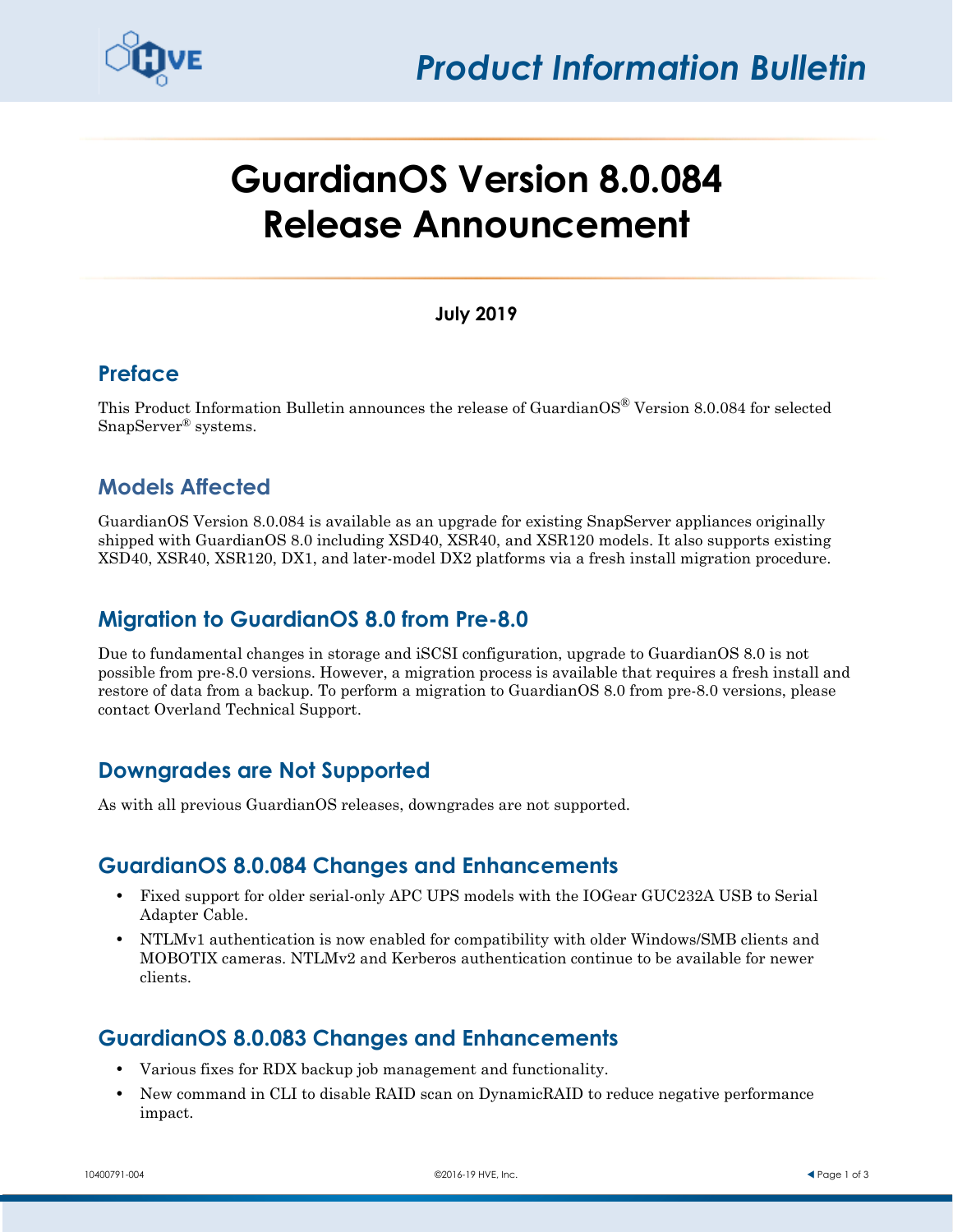- New default minimum TLS protocol 1.1, and a new CLI command to set the minimum protocol to SSLv3, TLS 1.0, 1.1, or 1.2.
- **•** Fix for failure to add iSCSI storage to a Hyper-V cluster.
- **•** Fix for frequent link drops on the XSR 120 and DX2 onboard 1-gigabit Ethernet interfaces under heavy I/O load ("NIC Link is down/up" in the server Event Log).
- **•** Various miscellaneous fixes for rare problems.

# **Previous GuardianOS 8.0 Changes and Enhancements**

This is a cumulative release and includes all upgrades, feature enhancements, and bug fixes from previous GuardianOS 8.0 releases:

- The scheduled RDX backup job option "Create a new folder for each backup" now only backs up changed files for each subsequent backup, with each versioned directory containing a full set of changed and unchanged files via hard links.
- **•** Updated [Snap EDR Agent Certificates and SSLv3 Configuration](#page-2-0) section.
- **•** Updated OS kernel and software packages for improved stability, functionality, and performance.
- **•** Improved Windows client support:
	- **•** Support for SMB 3.1.1, the latest version of the Windows file networking protocol with improved performance, TCP multichannel, and encryption over the wire.
	- **•** Better integration into Windows Active Directory environments.
- **•** Improved MacOS client support:
	- **•** Support for AFP 3.4, the latest version of the MacOS file networking protocol.
	- **•** Bonjour discovery in MacOS Finder.
	- **•** Full support for Time Machine, including automatic discovery and configuration in the Time Machine control panel.
- **•** New iSCSI implementation:
	- **•** Better protocol compliance and performance than previous GuardianOS releases.
	- **•** iSCSI targets are allocated as block devices directly on the Traditional RAID or DynamicRAID storage pool.
- Improved Web Management Interface that is more intuitive, providing critical system information in a simple, easy-to-read format. It provides a cleaner, modern look that includes icons that better represent functions, toggle switches for faster option changes, and faster refreshes.
- **•** New DynamicRAID implementation including several enhancements:
	- **•** Storage pool local hot spare drives.
	- **•** User quotas on volumes.
	- **•** Snapshots on individual volumes instead of the entire storage pool.
	- **•** Manage Volume Sizes interface to dynamically reduce or increase volume sizes for more efficient storage pool space allocation.
- **•** Snapshot enhancements:
	- **•** Snapshot reservation replaces snapshot space to allow snapshots to consume extra unallocated space on the RAID or storage pool if necessary.
	- **•** DynamicRAID snapshots are independent instead of chained and can be deleted without affecting other snapshots.
- **•** Improved USB 3.0 functionality and support for the latest Tandberg RDX drives.